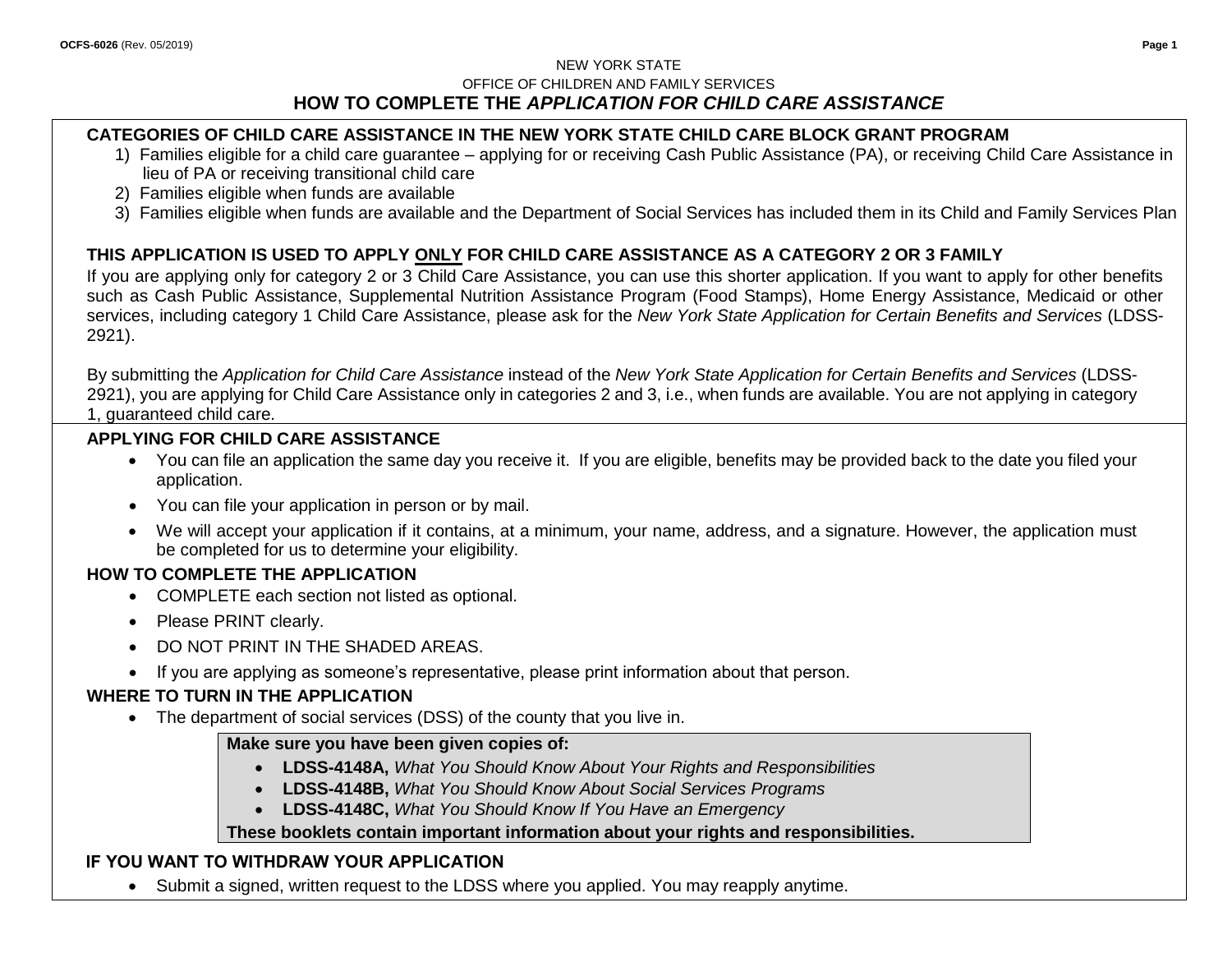| PAGE 1 OF THE APPLICATION                                                                                                                                 |                                                                                                                                                                                                                                                                                                                                                                                                                         |  |  |  |
|-----------------------------------------------------------------------------------------------------------------------------------------------------------|-------------------------------------------------------------------------------------------------------------------------------------------------------------------------------------------------------------------------------------------------------------------------------------------------------------------------------------------------------------------------------------------------------------------------|--|--|--|
| <b>SECTION 1. APPLICANT'S INFORMATION</b>                                                                                                                 |                                                                                                                                                                                                                                                                                                                                                                                                                         |  |  |  |
| • NAME:                                                                                                                                                   | PRINT your legal name including your first name, middle initial, and last name. Include any aliases or maiden names.                                                                                                                                                                                                                                                                                                    |  |  |  |
| • PHONE NUMBER:                                                                                                                                           | PRINT your phone number, including area code.                                                                                                                                                                                                                                                                                                                                                                           |  |  |  |
| • STREET ADDRESS:                                                                                                                                         | PRINT the full street address, including apartment, city, state, and zip code, where you now live.                                                                                                                                                                                                                                                                                                                      |  |  |  |
| • MAILING ADDRESS:                                                                                                                                        | If you get your mail somewhere other than where you live, PRINT that address here.                                                                                                                                                                                                                                                                                                                                      |  |  |  |
| • FORMER ADDRESS:                                                                                                                                         | If you have moved in the last year, PRINT your previous address(es). If you need more space, use section 10 on page 4<br>or attach additional sheets of paper as needed.                                                                                                                                                                                                                                                |  |  |  |
| • OTHER PHONE NUMBERS:                                                                                                                                    | If you can be reached at another phone number, PRINT that phone number here.                                                                                                                                                                                                                                                                                                                                            |  |  |  |
| • MARITAL STATUS:                                                                                                                                         | Check the box that describes your marital status now.                                                                                                                                                                                                                                                                                                                                                                   |  |  |  |
| • PRIMARY LANGUAGE:                                                                                                                                       | What language is spoken most often in your household? Check the box that applies. If "other", PRINT the name of the<br>language.                                                                                                                                                                                                                                                                                        |  |  |  |
| • EMAIL                                                                                                                                                   | If you can be reached by email, PRINT your email address.                                                                                                                                                                                                                                                                                                                                                               |  |  |  |
| <b>SECTION 2. HOUSEHOLD MEMBER INFORMATION</b>                                                                                                            |                                                                                                                                                                                                                                                                                                                                                                                                                         |  |  |  |
|                                                                                                                                                           | LIST THE NAMES OF EVERYONE WHO LIVES WITH YOU, EVEN IF THEY ARE NOT APPLYING WITH YOU.                                                                                                                                                                                                                                                                                                                                  |  |  |  |
| • NAME:                                                                                                                                                   | PRINT your name first, then the names of the other people who live with you. Include aliases and maiden names.                                                                                                                                                                                                                                                                                                          |  |  |  |
| • DATE OF BIRTH AND SEX:                                                                                                                                  | PRINT each person's date of birth and sex.                                                                                                                                                                                                                                                                                                                                                                              |  |  |  |
| • RELATIONSHIP:                                                                                                                                           | PRINT each person's relationship to you (for example: husband, wife, son, foster child, friend, boyfriend, girlfriend,<br>roomer, boarder, etc.)                                                                                                                                                                                                                                                                        |  |  |  |
| FOR EVERY PERSON WHO IS APPLYING, COMPLETE THE FOLLOWING:                                                                                                 |                                                                                                                                                                                                                                                                                                                                                                                                                         |  |  |  |
| Those considered applying are the children in need of care, and their parents (including stepparents), and siblings under the age of 18 in the household. |                                                                                                                                                                                                                                                                                                                                                                                                                         |  |  |  |
| • SOCIAL SECURITY NUMBER:                                                                                                                                 | You may, but do not have to, list Social Security numbers. Social Security numbers may be used by federal, state, and<br>local agencies to prevent duplication of services, prevent and detect fraud, and for federal reporting.                                                                                                                                                                                        |  |  |  |
| • HISPANIC/LATINO:                                                                                                                                        | Enter Y (Yes) or N (No) to indicate if each person applying is Hispanic or Latino or not.<br>Providing ethnicity information is voluntary and will not affect your eligibility for Child Care Assistance or the amount of<br>assistance that you will be given by this agency.                                                                                                                                          |  |  |  |
| • RACE:                                                                                                                                                   | Enter Y (Yes) or N (No) for each of the race codes.                                                                                                                                                                                                                                                                                                                                                                     |  |  |  |
|                                                                                                                                                           | I - Native American or Alaskan Native, A - Asian, B - Black or African American, P - Native Hawaiian or Pacific Islander,<br>$W - White.$                                                                                                                                                                                                                                                                               |  |  |  |
|                                                                                                                                                           | Providing race information is voluntary and will not affect your eligibility for Child Care Assistance or the amount of<br>assistance that you will be given by this agency.                                                                                                                                                                                                                                            |  |  |  |
| • CHILD CARE NEED:                                                                                                                                        | Enter Y (Yes) or N (No) to tell us whether each child needs child care.                                                                                                                                                                                                                                                                                                                                                 |  |  |  |
| FOR EVERY CHILD IN THE HOUSEHOLD WHO NEEDS CHILD CARE, ALSO ANSWER YES OR NO FOR THE FOLLOWING:                                                           |                                                                                                                                                                                                                                                                                                                                                                                                                         |  |  |  |
| • CHILD IS U.S. CITIZEN/<br><b>NATIONAL/HAS</b><br><b>SATISFACTORY</b><br><b>IMMIGRATION STATUS:</b>                                                      | Enter Y (Yes) or N (No) to tell us whether each child who needs Child Care Assistance is a United States citizen, United<br>States national, or person with satisfactory immigration status. The citizenship or immigration status of the child's parent<br>or other household members will not affect your eligibility for Child Care Assistance or the amount of assistance that you<br>will be given by this agency. |  |  |  |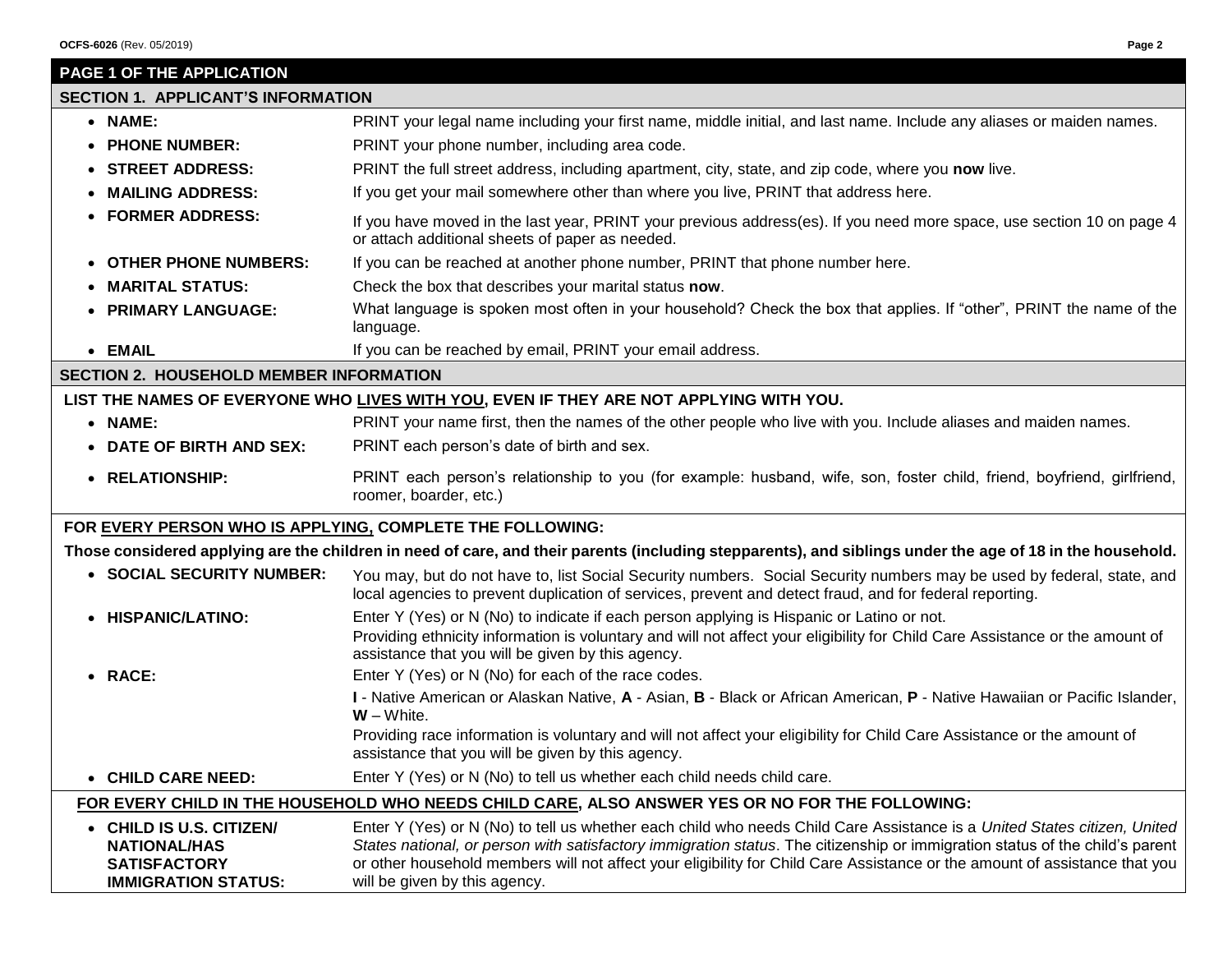| OCFS-6026 (Rev. 05/2019)                                                                                                                                                                                                                                                                               | Page 3                                                                                                                                                                                                                                                                                                                                                                                               |  |
|--------------------------------------------------------------------------------------------------------------------------------------------------------------------------------------------------------------------------------------------------------------------------------------------------------|------------------------------------------------------------------------------------------------------------------------------------------------------------------------------------------------------------------------------------------------------------------------------------------------------------------------------------------------------------------------------------------------------|--|
| <b>PAGE 1 OF THE APPLICATION Cont.</b>                                                                                                                                                                                                                                                                 |                                                                                                                                                                                                                                                                                                                                                                                                      |  |
| • CHILD WITH DISABILITY:                                                                                                                                                                                                                                                                               | Enter Y (Yes) or N (No) to tell us whether each child has a disability or not. Generally speaking, a child with a disability<br>means one of the following:                                                                                                                                                                                                                                          |  |
|                                                                                                                                                                                                                                                                                                        | a child who is aged 3 through 9 years and experiencing developmental delays in one or more of the following<br>areas: physical development, cognitive development, communication development, social or emotional<br>development, or adaptive development; OR                                                                                                                                        |  |
|                                                                                                                                                                                                                                                                                                        | a child who needs special education and related services due to one of the following: intellectual disabilities,<br>hearing impairments (including deafness), speech or language impairments, visual impairments (including<br>blindness), serious emotional disturbance, orthopedic impairments, autism, traumatic brain injury, other health<br>impairments, or specific learning disabilities: OR |  |
|                                                                                                                                                                                                                                                                                                        | a child who is under the age of 3 years and is eligible for Early Intervention Services; OR                                                                                                                                                                                                                                                                                                          |  |
|                                                                                                                                                                                                                                                                                                        | a child who is under the age of 13 years and who has a physical or mental impairment that substantially limits<br>one or more major life activities.                                                                                                                                                                                                                                                 |  |
| $\bullet$ BOTH PARENTS IN HOME:                                                                                                                                                                                                                                                                        | Enter Y (Yes) or N (No) to tell us whether both parents of each child live in the household (for each child).                                                                                                                                                                                                                                                                                        |  |
| <b>PAGE 2 OF THE APPLICATION</b>                                                                                                                                                                                                                                                                       |                                                                                                                                                                                                                                                                                                                                                                                                      |  |
| SECTION 3. OTHER HOUSEHOLD INFORMATION                                                                                                                                                                                                                                                                 |                                                                                                                                                                                                                                                                                                                                                                                                      |  |
| The questions in the section apply to the applicant <u>AND</u> any other adult household members who are applying for Child Care Assistance with you—<br>that means a spouse who lives with you, or an adult who lives with you and with whom you have at least one child in common.                   |                                                                                                                                                                                                                                                                                                                                                                                                      |  |
| <b>CHECK YES OR NO FOR EACH OF THE FOLLOWING:</b><br>$\bullet$ , and $\bullet$ , and $\bullet$ , and $\bullet$ , and a set of the set of the set of the set of the set of the set of the set of the set of the set of the set of the set of the set of the set of the set of the set of the set of the |                                                                                                                                                                                                                                                                                                                                                                                                      |  |

| $\sim$ TIALI 4 ABAFLIT BABFL |                           |                                                                                                                                                     |
|------------------------------|---------------------------|-----------------------------------------------------------------------------------------------------------------------------------------------------|
|                              | • PREGNANT:               | Check $(\check{v})$ Yes or No to tell us whether you and/or the second applicant are pregnant. If yes, what is the due date?                        |
|                              | • OTHER CHILD CARE FUNDS: | Check $(\check{y})$ Yes or No to tell us whether you and/or the second applicant are receiving or applying for other help paying<br>for child care. |
|                              | • CASH PUBLIC ASSISTANCE: | Check $(\check{v})$ Yes or No to tell us whether you and/or the second applicant are receiving or applying for Cash Public<br>Assistance (PA).      |
|                              | • MILITARY RESERVE:       | Check $(\check{v})$ Yes or No to tell us whether a parent in the household is a member of a National Guard or Military Reserve unit.                |
|                              | $\bullet$ MILITARY:       | Check $(\check{v})$ Yes or No to tell us whether a parent in the household is on active duty, serving full-time in the U.S. Military.               |
|                              | • HOMELESS:               | Check $(\checkmark)$ Yes or No to tell us whether your family has a fixed, regular, adequate place to stay at night.                                |
|                              | <b>REASON:</b>            | If yes, what is the reason?                                                                                                                         |
|                              | • CHILD CARE FOR OTHER    | Check $(\checkmark)$ Yes or No to tell us whether you and/or the second applicant need child care for a reason other than work.                     |
|                              | • CHILD CARE FOR WORK:    | Check $(\check{v})$ Yes or No to tell us whether you and/or the second applicant need child care so that you can work.                              |

## **SECTION 4. ABSENT PARENT INFORMATION**

- **PRINT** the names of children under the age of 21 for whom you are applying for child care assistance and whose parent does not live in your household.
- **PRINT** the names and addresses of the absent parents, such as a non-custodial parent.
- CHECK (√) Yes or No to tell us whether the absent parent is available to provide child care. If they are not available, tell us the reason. (Such as, working, rehab, jail, court order etc.)

## **SECTION 5. APPLICANT'S EMPLOYMENT INFORMATION**

- **EMPLOYER INFORMATION:** PRINT the name, address, and phone number of where you work.
- **JOB INFORMATION:** Complete this section about your job: When did you start? If you are paid per hour, how much is your hourly wage? Does your schedule vary? Do you work overtime? What is your schedule?